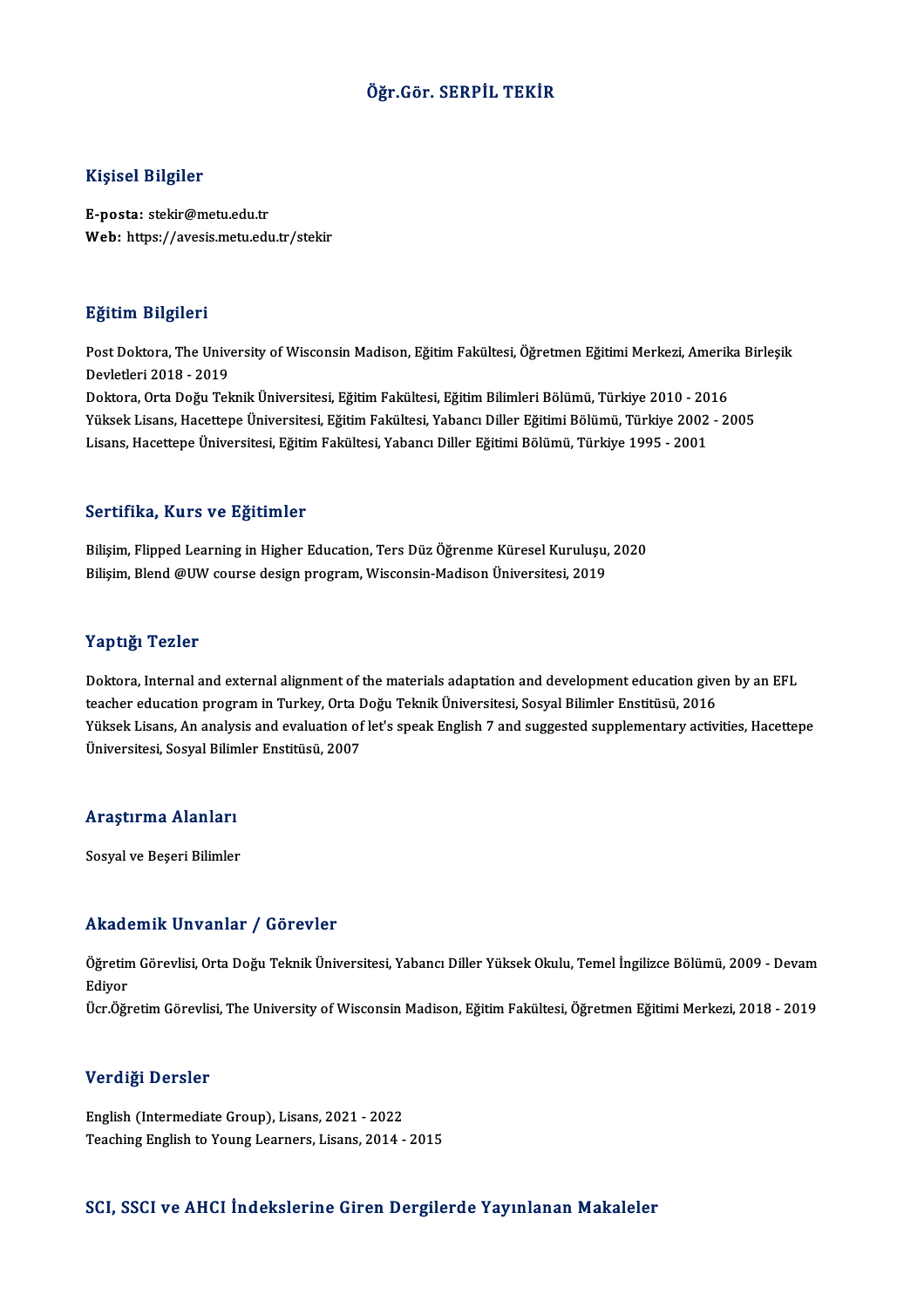I. Aday Öğretmen Yetiştirme Politikaları ve Uygulamaları Üzerine Karşılaştırmalı Bir Çalışma: Türkiye Aday Öğretmen Yetiştirme Politikal<br>ve ABD (Wisconsin Eyaleti) Örneği<br>Tekir S Aday Ö<br>ve ABD<br>Tekir S.<br>JOUPMA ve ABD (Wisconsin Eyaleti) Örneği<br>Tekir S.<br>JOURNAL OF EDUCATION AND SCIENCE, cilt.47, sa.210, ss.1-26, 2022 (SSCI İndekslerine Giren Dergi)<br>İngilizes Öğretmenliği Programında Verilen Öleme Değerlendirme Eğitiminin Hedeflen

Tekir S.<br>I . İngilizce Öğretmenliği Programında Verilen Ölçme Değerlendirme Eğitiminin Hedeflenen, Uygulanan,<br>Öğrenilen ve Değerlendirilen Programları Arasındaki Uyum JOURNAL OF EDUCATION AND SCIENCE, cilt.47, sa.210, ss.1-26, 2022<br>İngilizce Öğretmenliği Programında Verilen Ölçme Değerlend<br>Öğrenilen ve Değerlendirilen Programları Arasındaki Uyum<br>Tekir S Tekir S.

Egitim Ve Bilim-Education And Science, cilt.208, sa.46, ss.157-188, 2021 (SSCI İndekslerine Giren Dergi)

Tekir S.<br>Egitim Ve Bilim-Education And Science, cilt.208, sa.46, ss.157-188, 2021 (SSCI İndekslerine Giren Dergi)<br>III. The current state of instructional materials education: Aligning policy, standards, and teacher<br>educati Egitim Ve Bilim-Education<br>The current state of ineducation curriculum<br>Tekin S. Akar H The current st<br>education curr<br>Tekir S., Akar H.<br>Educational Scio education curriculum<br>Tekir S., Akar H.<br>Educational Sciences: Theory and Practice, cilt.19, ss.22-40, 2019 (SCI Expanded İndekslerine Giren Dergi)

### Diğer Dergilerde Yayınlanan Makaleler

- iğer Dergilerde Yayınlanan Makaleler<br>I. Dealing with Turkish EFL Learners' Speaking Anxiety<br>Telin S n Deng<br>Dealing<br>Tekir S.
	-

Dealing with Turkish EFL Learners' Speaking Anxiety<br>Tekir S.<br>INTERNATIONAL JOURNAL OF CURRICULUM AND INSTRUCTION (IJCI), cilt.13, sa.1, ss.3424-3442, 2021 (Diğer Tekir S.<br>INTERNATIONAL JOURNAL OF<br>Kurumların Hakemli Dergileri)<br>Pir Vülserköğretim Kurumuı INTERNATIONAL JOURNAL OF CURRICULUM AND INSTRUCTION (IJCI), cilt.13, sa.1, ss.3424-3442, 2021 (Diğer Kurumların Hakemli Dergileri)<br>II. Bir Yükseköğretim Kurumunda Yeni Öğretim Görevlilerine Verilen Hizmet İçi Eğitim Progra

- Kurumların Hakemli<br>Bir Yükseköğretim<br>Değerlendirilmesi<br>TEKİD S Bir Yüks<br>Değerle<br>TEKİR S. De<mark>ğerlendirilmesi</mark><br>TEKİR S.<br>Erzincan Üniversitesi Eğitim Fakültesi Dergisi, cilt.23, sa.2, ss.515-532, 2021 (Diğer Kurumların Hakemli Dergileri)
	-

TEKİR S.<br>Erzincan Üniversitesi Eğitim Fakültesi Dergisi, cilt.23, sa.2, ss.515-532, 2021 (Diğer Kuru<br>III. Improving EFL Learners' Vocabulary Mastery: An Action Research Approach<br>TEKİR S Erzincan<br>I<mark>mprovi</mark><br>TEKİR S.<br>Havefriqi Improving EFL Learners' Vocabulary Mastery: An Action Research Approach<br>TEKİR S.<br>Hayef:journal of education (Online), cilt.18, sa.3, ss.426-443, 2021 (Diğer Kurumların Hakemli Dergileri)<br>A Study of Farly Career Principale'

## TEKİR S.<br>Hayef:journal of education (Online), cilt.18, sa.3, ss.426-443, 2021 (Diğer Kurumların I<br>IV. A Study of Early Career Principals' Perceptions of Their Induction Program<br>TEKİR S. Hayef:jo<mark>l</mark><br>A Study<br>TEKİR S. A Study of Early Career Principals' Perceptions of Their Induction Program<br>TEKİR S.<br>Turkish Online Journal of Qualitative Inquiry, cilt.12, sa.2, ss.377-404, 2021 (Diğer Kurumların Hakemli Dergileri)

TEKİR S.<br>Turkish Online Journal of Qualitative Inquiry, cilt.12, sa.2, ss.377-404, 2021 (Diğer Kurumların Hakemli Dergi<br>V. Preparing Pre-service English Language Teachers for Classroom Realities: Strengthening Their<br>Co Turkish Online Journal of Qualitative Inquiry<br>Preparing Pre-service English Languag<br>Competence in Instructional Materials<br>Tekin S. Almy H V. Preparing Pre-service English Language Teachers for Classroom Realities: Strengthening Their<br>Competence in Instructional Materials<br>Tekir S., Akar H.

EURASIAN JOURNAL OF EDUCATIONAL RESEARCH, ss.197-221, 2020 (ESCI İndekslerine Giren Dergi)

Tekir S., Akar H.<br>EURASIAN JOURNAL OF EDUCATIONAL RESEARCH, ss.197-221, 2020 (ESCI İndekslerine Giren Dergi)<br>VI. Türk Yazarlar Tarafından Yazılmış İngilizce Kitap Değerlendirmesi: Let's Speak English 7 Örneği<br>Tekir S EURASI<br><mark>Türk Y</mark>:<br>Tekir S.<br>Internat Türk Yazarlar Tarafından Yazılmış İngilizce Kitap Değerlendirmesi: Let's Speak English 7 Ör<br>Tekir S.<br>International Journal of Human Sciences, cilt.4, sa.2, ss.4-24, 2007 (Diğer Kurumların Hakemli Dergileri)

International Journal of Human Sciences, cilt.4, sa.2, ss.4-24, 2007 (Diğer Kurumların Hakemli Dergileri)<br>Kitap & Kitap Bölümleri

Itap & Kitap Bölümleri<br>I. A NEW APPROACH TO TEACHER EDUCATION: "GROWING YOUR OWN TEACHERS" PROGRAM<br>TEVID S A NEW<br>A NEW<br>TEKİR S. A NEW APPROACH TO TEACHER EDUCATION: "GROWING YOUR OWN TEACHERS" PROGRA<br>TEKİR S.<br>Current Research in Education, Onur Zahal, Halil Taş, Editör, Gece Kitaplığı, Ankara, ss.151-163, 2022<br>Evaluation of the English Language Tea

TEKİR S.<br>Current Research in Education, Onur Zahal, Halil Taş, Editör, Gece Kitaplığı, Ankara, ss.151-163, 2022<br>II. Evaluation of the English Language Teaching Curriculum in Turkish Primary School: A Meta-Analysis<br>Stud Current<br><mark>Evalua</mark>t<br>Study"<br>TEVID S Evaluati<br>Study"<br>TEKİR S.<br>Gunnat l

Study"<br>TEKİR S.<br>Current Researches in Educational Sciences III, Fatih ÜNAL BOZDAĞ Yusuf GÜNAYDIN, Editör, Akademisyen<br>Yaunavi, Ankana, 65.305.212.2021 TEKİR S.<br>Current Researches in Educational S.<br>Yayınevi, Ankara, ss.205-212, 2021<br>AUDIO VISUAL, PORTEOLIO: AN Current Researches in Educational Sciences III, Fatih ÜNAL BOZDAĞ Yusuf GÜNAYDIN, Edi<br>Yayınevi, Ankara, ss.205-212, 2021<br>III. AUDIO-VISUAL PORTFOLIO: AN ALTERNATIVE WAYOF SPEAKING ASSESSMENT<br>Tekir S

Yayınevi, Ankara, ss.205-212, 2021<br>III. AUDIO-VISUAL PORTFOLIO: AN ALTERNATIVE WAYOF SPEAKING ASSESSMENT<br>Tekir S.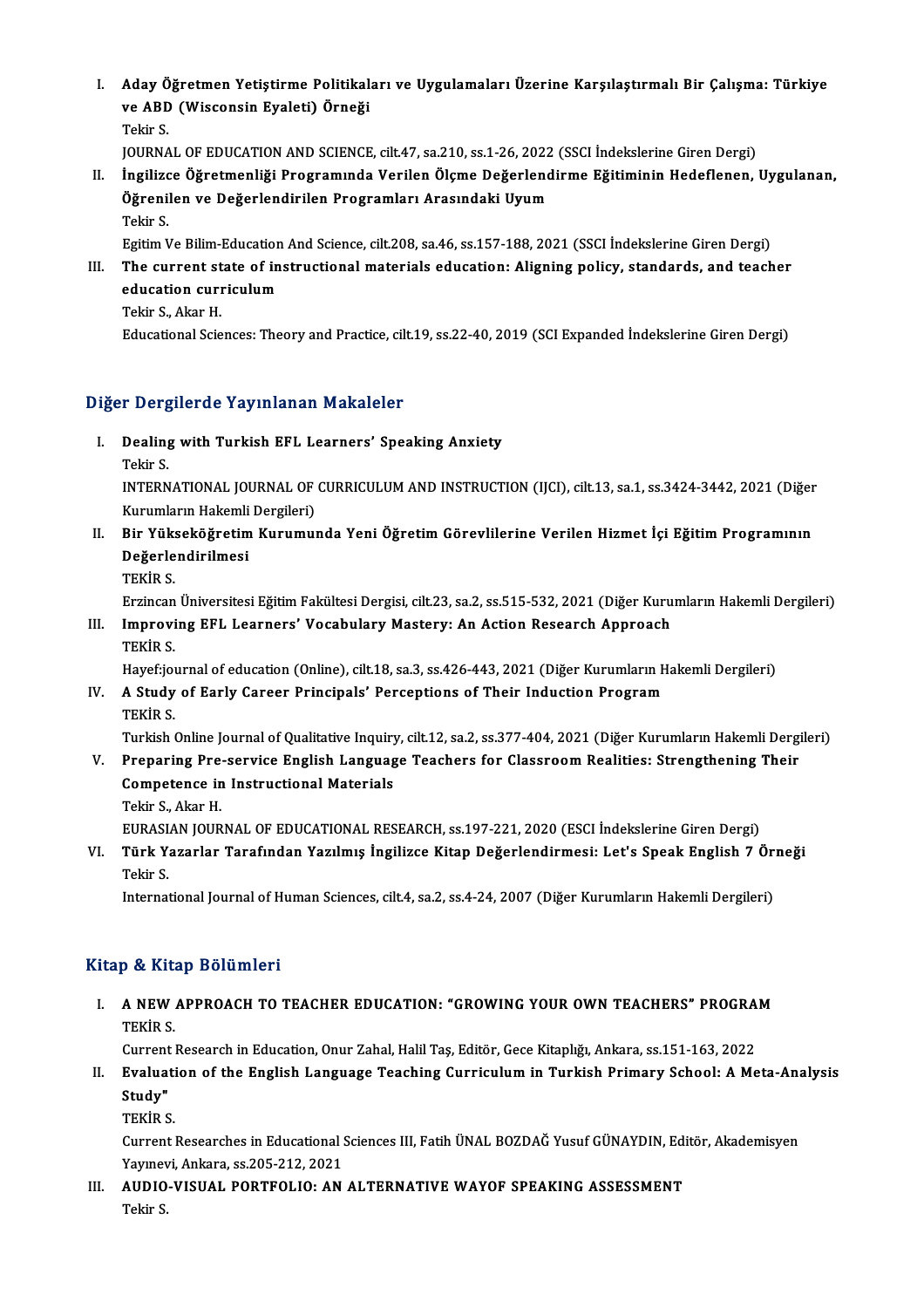Studies in Subject Specific Education, Ömer Tuğrul KARA,Ömer Gökhan ULUM, Editör, Akademisyen Kitapevi,<br>Ankana, 98.63.77.2020 Studies in Subject Speci<br>Ankara, ss.63-77, 2020<br>EVALUATION OF ENC Studies in Subject Specific Education, Ömer Tuğrul KARA,Ömer Gökhan ULUM, Editör,<br>Ankara, ss.63-77, 2020<br>IV. EVALUATION OF ENGLISH AS A FOREIGN LANGUAGEPROGRAM IN TURKEY-<br>Tekin S

# Ankara, ss.63-77, 2020<br>IV. EVALUATION OF ENGLISH AS A FOREIGN LANGUAGEPROGRAM IN TURKEY-<br>Tekir S.

EVALUATION OF ENGLISH AS A FOREIGN LANGUAGEPROGRAM IN TURKEY-<br>Tekir S.<br>ACADEMIC STUDIES IN SOCIAL SCIENCES, Hasan BABACAN,Meriç ERASLAN,Abidin TEMİZER, Editör, IVPE, Cetinje,<br>98.182.210.2020 Tekir S.<br>ACADEMIC STUDI<br>ss.182-210, 2020<br>Tourism English ACADEMIC STUDIE<br>ss.182-210, 2020<br>V. Tourism English<br>TEVIP S

# ss.182-2<br><mark>Tourism</mark><br>TEKİR S.<br>CÜNDÜZ

Tourism English<br>TEKİR S.<br>GÜNDÜZ EĞİTİM VE YAYINCILIK, Ankara, 2012<br>English Preek P?

## TEKİR S.<br>GÜNDÜZ EĞİTİM VE YAYINCILIK, .<br>VI. English Break B2<br>TEKİR S., ÖNAL ÇELİK E., AKŞİT Z. GÜNDÜZ EĞİTİM VE YAYINCILIK, ,<br>English Break B2<br>TEKİR S., ÖNAL ÇELİK E., AKŞİT Z.<br>CÜNDÜZ EĞİTİM VE YAYINCILIK GÜNDÜZ EĞİTİMVEYAYINCILIK,Ankara,2011

VII Spot On 7 TEKİR S., ÇOBAN Ö., SARANDAL M., SAYINER İ., BACANLI KURT C. MEB DEVLET KİTAPLARI, Ankara, 2010

### VIII. Spot On 8

MEB DEVLET KİTAPLARI, Ankara, 2010<br>Spot On 8<br>TEKİR S., ÇOBAN Ö., SARANDAL M., ÜNLÜ BULDUR P., BACANLI KURT C., SAYINER İ.<br>MER DEVLET KİTARLARLARI ALIRER 2010 Spot On 8<br>TEKİR S., ÇOBAN Ö., SARANDAL M., ÜNLİ<br>MEB DEVLET KİTAPLARI, Ankara, 2010<br>Spot On 6 MEB DEVLET KİTAPLARI, Ankara, 2010<br>IX. Spot On 6

MEB DEVLET KİTAPLARI, Ankara, 2010<br>Spot On 6<br>TEKİR S., BACANLI KURT C., ÜNLÜ BULDUR P., ÇOBAN Ö., SARANDAL M., SAYINER İ.<br>MER DEVLET KİTARLARLARI ALIRER 2010 Spot On 6<br>TEKİR S., BACANLI KURT C., ÜNLÜ BULD<br>MEB DEVLET KİTAPLARI, Ankara, 2010

# MEB DEVLET KİTAPLARI, Ankara, 2010<br>Hakemli Kongre / Sempozyum Bildiri Kitaplarında Yer Alan Yayınlar

### I. Supporting the Academic Success of Underprepared College Students at an English Medium Surfruction (Follipse) and<br>Supporting the Academic Suc<br>Instruction (EMI) University<br>Tekin S Suppor<br>Instruc<br>Tekir S.

Tekir S.<br>European Conference on Educational Research, Geneve, İsviçre, 6 - 10 Ekim 2021, ss.1-3

# Tekir S.<br>European Conference on Educational Research, Geneve, İsviçre, 6 - :<br>II. Investigating the Training Needs of EFL Instructors for ICT<br>Tekins Europe<mark>:</mark><br>I**nvesti**<br>Tekir S.

Investigating the Training Needs of EFL Instructors for ICT<br>Tekir S.<br>VIII. Internetional Eurasian Educational Research Congress Online, Aksaray, Türkiye, 7 - 10 Temmuz 2021, ss.105-<br>107 Teki<mark>i</mark><br>VIII.<br>107 VIII. Internetional Eurasian Educational Research Congress Online, Aksaray, Türkiye, 7 - 10 Tem<br>107<br>III. Reducing Teacher Talking Time in EFL Classes: An Action Research at Tertiary Level<br>Tekin S

# 107<br><mark>Reduci</mark><br>Tekir S.<br><sup>VIII Jat</sub></sup> Reducing Teacher Talking Time in EFL Classes: An Action Research at Tertiary Level<br>Tekir S.<br>VIII. Internetional Eurasian Educational Research Congress Online, Aksaray, Türkiye, 7 - 10 Temmuz 2021, ss.1172-<br>1174

Tekir<br>VIII. In<br>1174<br>Insta VIII. Internetional Eurasian Educational Research Congress Online, Aksaray, Türkiye, 7 - 10 7<br>1174<br>IV. Increasing Underserved College Students' Success at English Language Learning<br>TEVID S

# 1174<br>Increasi<br>TEKİR S.<br><sup>9th INTE</sup> Increasing Underserved College Students' Success at English Language Learning<br>TEKİR S.<br>8th INTERNATIONAL CONGRESS ON CURRICULUM AND INSTRUCTION CURRICULUM STUDIES IN LIFE LONG<br>LEARNING Burdur Türkiye 25 Mert 2021

TEKİR S.<br>8th INTERNATIONAL CONGRESS ON CURRI<br>LEARNING, Burdur, Türkiye, 25 Mart 2021<br>What Works Best in Teacher Industion 8th INTERNATIONAL CONGRESS ON CURRICULUM AND INSTRUCTION CURRICULUM STUDIES IN LIFE LONG<br>LEARNING, Burdur, Türkiye, 25 Mart 2021<br>V. What Works Best in Teacher Induction Supports? A Critical Look at the Professional Learnin

## LEARNING, Burdur, Tü<br>What Works Best in<br>Beginning Teachers<br>TEKip S What W<br>Beginni:<br>TEKİR S.<br><sup>VIIth</sup> Inte Beginning Teachers<br>TEKİR S.<br>VIIth International EurasianEducational Research Congress ONLINE, Eskişehir, Türkiye, 10 - 13 Eylül 2020<br>Student Centered Coaching: A Promising Model of Instructional Mentering

## TEKİR S.<br>VIIth International EurasianEducational Research Congress ONLINE, Eskişehir, Türkiy<br>VI. Student Centered Coaching: A Promising Model of Instructional Mentoring,<br>TEKİR S VIIth Inte<br>Student<br>TEKİR S. VI. Student Centered Coaching: A Promising Model of Instructional Mentoring,<br>TEKIR S.<br>American Education Research Association, 17 - 21 Nisan 2020

## TEKİR S.<br>American Education Research Association, 17 - 21 Nisan 2020<br>VII. Aligning the instructional materials education given by an EFL teacher education program for better<br>trained nre servies teachers American Education Research As<br>Aligning the instructional matrained pre-service teachers.<br>TEVID S. AVAD H Aligning the ins<br>trained pre-serv<br>TEKİR S., AKAR H.